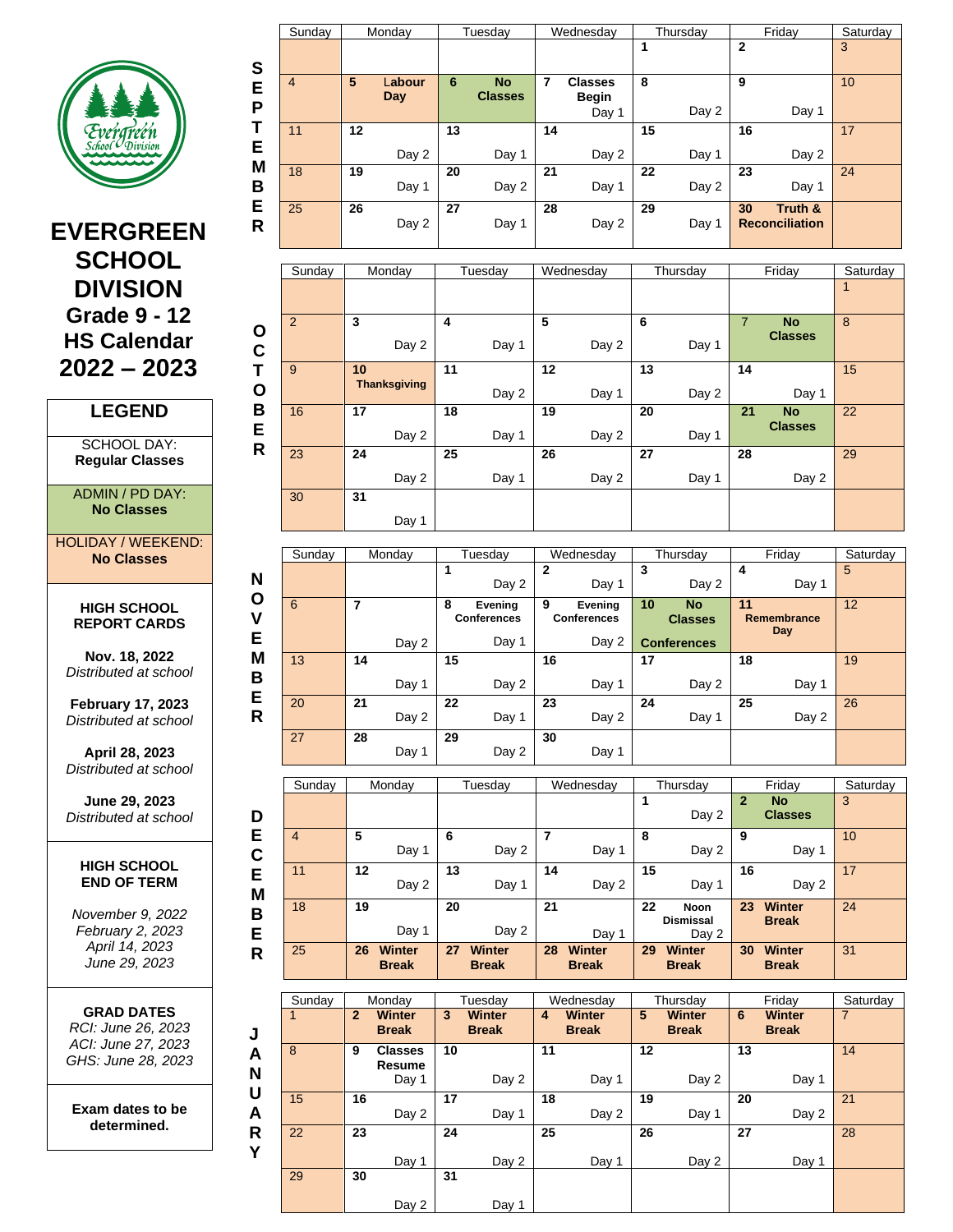

# **EVERGREEN <sup>Y</sup> SCHOOL DIVISION Grade 9 - 12 HS Calendar 2022– 2023**

## **LEGEND**

SCHOOL DAY: **Regular Classes**

ADMIN / PD DAY: **No Classes**

HOLIDAY / WEEKEND: **No Classes**

#### **HIGH SCHOOL REPORT CARDS**

**A P R I L**

**M A Y**

**J U N E**

**Nov. 18, 2022** *Distributed at school*

**February 17, 2023** *Distributed at school*

**April 28, 2023** *Distributed at school*

**June 29, 2023** *Distributed at school*

#### **HIGH SCHOOL END OF TERM**

*November 9, 2022 February 2, 2023 April 14, 2023 June 29, 2023*

**GRAD DATES** *RCI: June 26, 2023 ACI: June 27, 2023 GHS: June 28, 2023*

**Exam dates to be determined.**

|        | Sunday | Monday                           | Tuesday        | Wednesday   | Thursday     | Friday         | Saturday       |
|--------|--------|----------------------------------|----------------|-------------|--------------|----------------|----------------|
|        |        |                                  |                |             | $\mathbf{2}$ | 3<br><b>No</b> | $\overline{4}$ |
|        |        |                                  |                | Day 2       | Day 1        | <b>Classes</b> |                |
| F      |        |                                  |                |             |              |                |                |
| Е      | 5      | 6<br>Semester 2<br><b>Begins</b> | $\overline{7}$ | 8           | 9            | 10             | 11             |
| B<br>R |        | Day 1                            | Day 2          | Day 1       | Day 2        | Day 1          |                |
| U      | 12     | 13<br>Day 2                      | 14<br>Day 1    | 15<br>Day 2 | 16<br>Day 1  | 17<br>Day 2    | 18             |
| A<br>R | 19     | 20<br>Louis<br><b>Riel Day</b>   | 21<br>Day 1    | 22<br>Day 2 | 23<br>Day 1  | 24<br>Day 2    | 25             |
| Y      | 26     | 27<br>Day 1                      | 28<br>Day 2    |             |              |                |                |

|        | 26     | 27 | <b>Spring</b><br><b>Break</b> | 28 | <b>Spring</b><br><b>Break</b> | 29 | <b>Spring</b><br><b>Break</b> | 30 | <b>Spring</b><br><b>Break</b> | 31 | <b>Spring</b><br><b>Break</b> |          |
|--------|--------|----|-------------------------------|----|-------------------------------|----|-------------------------------|----|-------------------------------|----|-------------------------------|----------|
| C<br>H | 19     | 20 | Day 1                         | 21 | Day 2                         | 22 | Day 1                         | 23 | Day 2                         | 24 | Day 1                         | 25       |
| A<br>R | 12     | 13 | Day 2                         | 14 | Day 1                         | 15 | Day 2                         | 16 | Day 1                         | 17 | Day 2                         | 18       |
| M      | 5      | 6  | Day 2                         |    | Day 1                         | 8  | Day 2                         | 9  | Day 1                         | 10 | <b>No</b><br><b>Classes</b>   | 11       |
|        |        |    |                               |    |                               |    | Day 1                         | 2  | Day 2                         | 3  | Day 1                         | 4        |
|        | Sunday |    | Monday                        |    | Tuesdav                       |    | Wednesday                     |    | Thursday                      |    | Friday                        | Saturday |

| Sunday   | Monday               | Tuesday              | Wednesday                           | Thursday                            | Friday                                                  | Saturday |
|----------|----------------------|----------------------|-------------------------------------|-------------------------------------|---------------------------------------------------------|----------|
|          |                      |                      |                                     |                                     |                                                         | 1        |
| 2        | 3<br>Day 2           | 4<br>Day 1           | 5<br>Day 2                          | 6<br>Day 1                          | $\overline{7}$<br>Good<br>Friday                        | 8        |
| 9        | 10<br>Day 2          | 11<br>Day 1          | 12<br>Day 2                         | 13<br>Day 1                         | 14<br>Day 2                                             | 15       |
| 16       | 17                   | 18                   | 19<br>Evening<br><b>Conferences</b> | 20<br>Evening<br><b>Conferences</b> | 21<br><b>No</b><br><b>Classes</b><br><b>Conferences</b> | 22       |
| 23<br>30 | Day 1<br>24<br>Day 1 | Day 2<br>25<br>Day 2 | Day 1<br>26<br>Day 1                | Day 2<br>27<br>Day 2                | 28<br>Day 1                                             | 29       |

| Sunday         | Monday                       | Tuesday     | Wednesday   | Thursday    | Friday                            | Saturday |
|----------------|------------------------------|-------------|-------------|-------------|-----------------------------------|----------|
|                | Day 2                        | 2<br>Day 1  | 3<br>Day 2  | 4<br>Day 1  | 5<br>Day 2                        | 6        |
| $\overline{7}$ | 8<br>Day 1                   | 9<br>Day 2  | 10<br>Day 1 | 11<br>Day 2 | 12<br>Day 1                       | 13       |
| 14             | 15<br>Day 2                  | 16<br>Day 1 | 17<br>Day 2 | 18<br>Day 1 | 19<br><b>No</b><br><b>Classes</b> | 20       |
| 21             | 22<br><b>Victoria</b><br>Day | 23<br>Day 2 | 24<br>Day 1 | 25<br>Day 2 | 26<br>Day 1                       | 27       |
| 28             | 29<br>Day 2                  | 30<br>Day 1 | 31<br>Day 2 |             |                                   |          |

| Sunday         | Monday |       | Tuesday |    | Wednesday |    | Thursday |    | Friday | Saturday |
|----------------|--------|-------|---------|----|-----------|----|----------|----|--------|----------|
|                |        |       |         |    |           |    |          | 2  |        | 3        |
|                |        |       |         |    |           |    | Day 1    |    | Day 2  |          |
| $\overline{4}$ | 5      | 6     |         | 7  |           | 8  |          | 9  |        | 10       |
|                | Day 1  |       | Day 2   |    | Day 1     |    | Day 2    |    | Day 1  |          |
| 11             | 12     | 13    |         | 14 |           | 15 |          | 16 |        | 17       |
|                |        | Day 2 | Day 1   |    | Day 2     |    | Day 1    |    | Day 2  |          |
| 18             | 19     | 20    |         | 21 |           | 22 |          | 23 |        | 24       |
|                | Day 1  |       | Day 2   |    | Day 1     |    | Day 2    |    | Day 1  |          |
| 25             | 26     | 27    |         | 28 |           | 29 |          | 30 |        |          |
|                |        | Day 2 | Day 1   |    | Day 2     |    | Day 1    |    | Day 2  |          |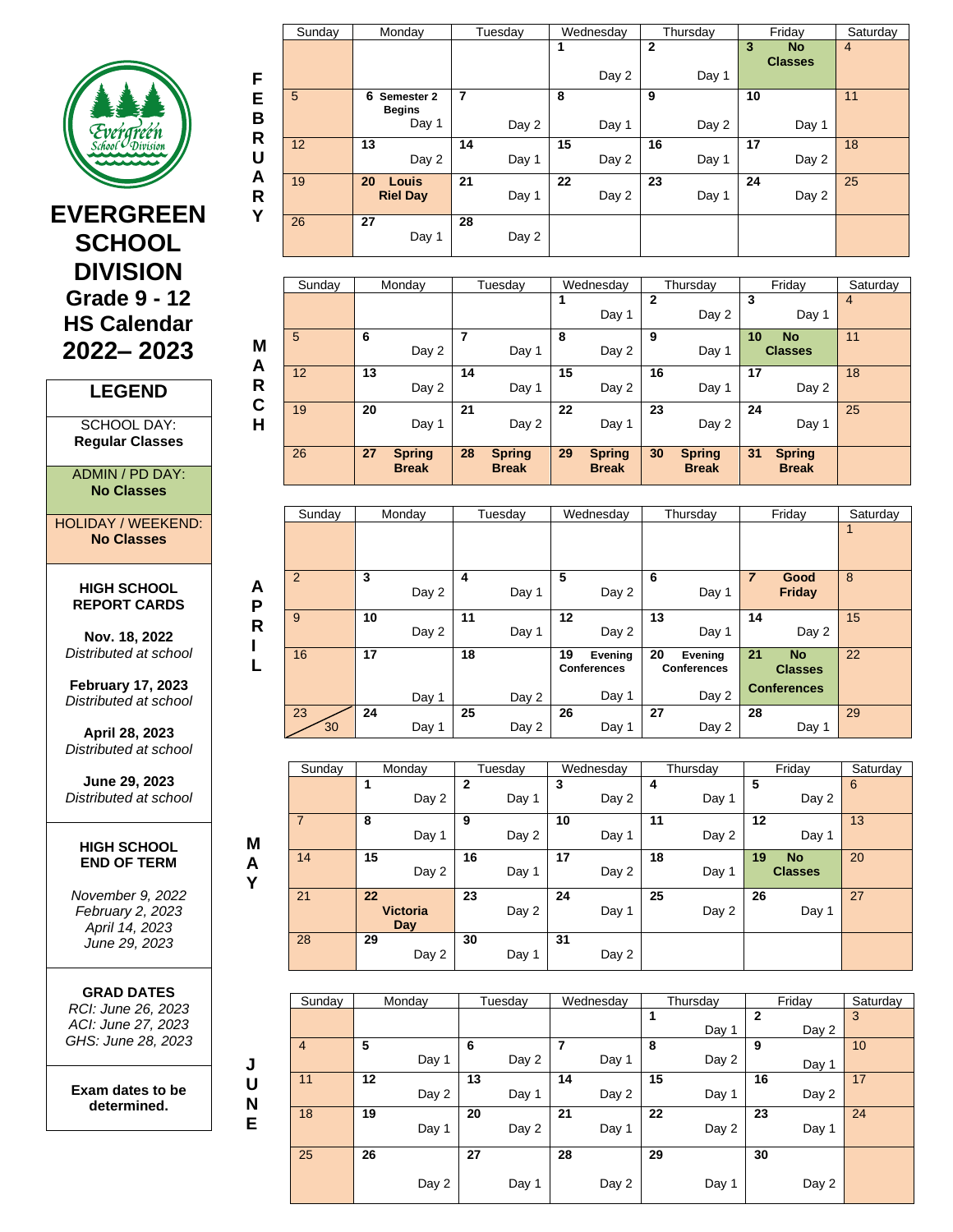

**S E P T E M B E R**

**O C T O B E R**

**N O V E M B E R**

> **D E C E M B E R**

**J A N U A R Y**

# **EVERGREEN SCHOOL DIVISION JK – Grade 8 Calendar 2022 – 2023**

### **LEGEND**

SCHOOL DAY: **Classes**

#### ADMIN / PD DAY: **No Classes**

HOLIDAY / WEEKEND: **No Classes**

**Junior Kindergarten:** A.M**. or** P.M. Tues. and Thurs.

**Kindergarten:** Full Days Mon., Wed. and Fri.

**Strong Beginnings\*** No regular classes for  $K - 8$ Students attend by appointment.

### **REPORT CARDS**

**GRADES K – 8** December 1, 2022 March 24, 2023 June 30, 2023

|                | Sunday | Monday                               | Tuesday                | Wednesday                     | Thursday                  | Friday                                 | Saturday |
|----------------|--------|--------------------------------------|------------------------|-------------------------------|---------------------------|----------------------------------------|----------|
|                |        |                                      |                        |                               |                           | $\mathbf{2}$                           | 3        |
| $\overline{4}$ |        | 5<br>Labour<br>Day                   | 6<br><b>No Classes</b> | Classes begin:<br>$K - Gr. 8$ | 8<br>Classes begin:<br>JK | 9                                      | 10       |
|                | 11     | 12                                   | 13                     | 14                            | 15                        | 16                                     | 17       |
|                | 18     | 19                                   | 20                     | 21                            | 22                        | 23 Strong<br>Beginnings*               | 24       |
|                | 25     | 26 Strong<br>Beginnings <sup>*</sup> | 27                     | 28                            | 29                        | 30<br>Truth &<br><b>Reconciliation</b> |          |

| Sunday | Monday                    | Tuesday | Wednesday | Thursday | Friday                              | Saturday |
|--------|---------------------------|---------|-----------|----------|-------------------------------------|----------|
|        |                           |         |           |          |                                     |          |
| 2      | 3                         | 4       | 5         | 6        | $\overline{7}$<br><b>No Classes</b> | 8        |
| 9      | 10<br><b>Thanksgiving</b> | 11      | 12        | 13       | 14                                  | 15       |
| 16     | 17                        | 18      | 19        | 20       | 21<br><b>No Classes</b>             | 22       |
| 23     | 24                        | 25      | 26        | 27       | 28                                  | 29       |
| 30     | 31                        |         |           |          |                                     |          |

| Sunday | Monday | Tuesday                            | Wednesday                          | Thursday                                                             | Friday                   | Saturday |
|--------|--------|------------------------------------|------------------------------------|----------------------------------------------------------------------|--------------------------|----------|
|        |        |                                    | $\mathbf{2}$                       | 3                                                                    | 4                        | 5        |
| 6      | 7      | 8<br>Evening<br><b>Conferences</b> | 9<br>Evening<br><b>Conferences</b> | 10 <sup>1</sup><br><b>No</b><br><b>Classes</b><br><b>Conferences</b> | 11<br>Remembrance<br>Day | 12       |
| 13     | 14     | 15                                 | 16                                 | 17                                                                   | 18                       | 19       |
| 20     | 21     | 22                                 | 23                                 | 24                                                                   | 25                       | 26       |
| 27     | 28     | 29                                 | 30                                 |                                                                      |                          |          |

| Sunday | Monday                              | Tuesday                             | Wednesday                           | Thursday                     | Friday                              | Saturday |
|--------|-------------------------------------|-------------------------------------|-------------------------------------|------------------------------|-------------------------------------|----------|
|        |                                     |                                     |                                     |                              | $\mathbf{2}$<br><b>No Classes</b>   | 3        |
| 4      | 5                                   | 6                                   | 7                                   | 8                            | 9                                   | 10       |
| 11     | 12                                  | 13                                  | 14                                  | 15                           | 16                                  | 17       |
| 18     | 19                                  | 20                                  | 21                                  | 22                           | <b>Winter</b><br>23<br><b>Break</b> | 24       |
| 25     | <b>Winter</b><br>26<br><b>Break</b> | <b>Winter</b><br>27<br><b>Break</b> | <b>Winter</b><br>28<br><b>Break</b> | Winter<br>29<br><b>Break</b> | Winter<br>30<br><b>Break</b>        | 31       |

| Sunday | Monday                                 | Tuesday                            | Wednesday                          | Thursday                           | Friday                             | Saturday |
|--------|----------------------------------------|------------------------------------|------------------------------------|------------------------------------|------------------------------------|----------|
|        | Winter<br>$\mathbf{p}$<br><b>Break</b> | 3<br><b>Winter</b><br><b>Break</b> | <b>Winter</b><br>4<br><b>Break</b> | 5<br><b>Winter</b><br><b>Break</b> | <b>Winter</b><br>6<br><b>Break</b> | 7        |
| 8      | <b>Classes</b><br>9<br>Resume          | 10                                 | 11                                 | 12                                 | 13                                 | 14       |
| 15     | 16                                     | 17                                 | 18                                 | 19                                 | 20                                 | 21       |
| 22     | 23                                     | 24                                 | 25                                 | 26                                 | 27                                 | 28       |
| 29     | 30                                     | 31                                 |                                    |                                    |                                    |          |